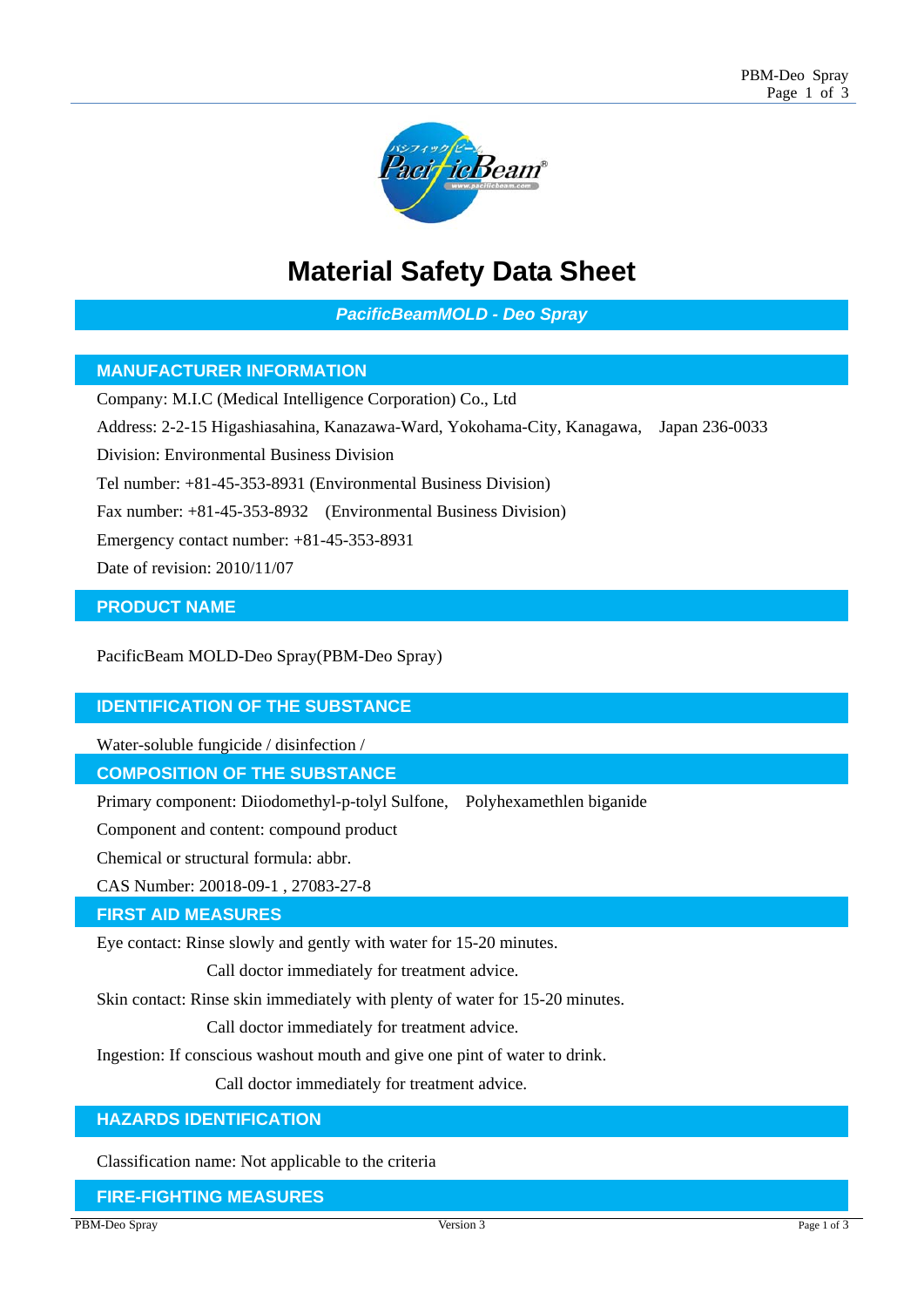Extinguishing media: Water extinguisher, carbon dioxide fire, extinguisher, foam extinguisher, dry sand.

## **ACCIDENTAL RELEASE MEASURES**

If the PBM product leaks from the container, wipe off with cloth and dilute the remain with water.

#### **HANDLING AND STORAGE**

Store in tightly sealed original containers, preferably at room temperature and dark place away from direct sunlight. *Keep out of reach of children*

#### **EXPOSURE CONTROLS**

| Protective equipments                                                      |                        |                                 |  |
|----------------------------------------------------------------------------|------------------------|---------------------------------|--|
| Respiratory protection:                                                    | Wear a protective mask |                                 |  |
| Eye protection:                                                            | Wear a eye protector   |                                 |  |
| Hand protection:                                                           | Wear gloves            |                                 |  |
| PHYSICAL AND CHEMICAL PROPERTIES                                           |                        |                                 |  |
| Apparent condition                                                         | $=$ Liquid             |                                 |  |
| Color                                                                      | $=$ Clear              |                                 |  |
| Odor                                                                       | $=$ Odorless           |                                 |  |
| <b>PH</b>                                                                  | $= 6.0 - 7.0$          |                                 |  |
| Boiling point                                                              | $= 120$ deg C          |                                 |  |
| Specific gravity                                                           | $= 1.00 - 1.04$        |                                 |  |
| Classification of organic                                                  |                        |                                 |  |
| or inorganic material                                                      | $=$ Organic material   |                                 |  |
| HAZARDOUS INFORMATION (STABILITY AND REACTIVITY)                           |                        |                                 |  |
| Flash point: Not applicable                                                |                        | Explosion point: Not applicable |  |
| Explosion limit: upper limit: Not applicable / lower limit: Not applicable |                        |                                 |  |
| <b>TOXICOLOGICAL INFORMATION</b>                                           |                        |                                 |  |
| Acute oral toxicity in rat:                                                |                        | $LD50 \geq 2,000$ mg/kg         |  |
| Acute Dermal Irritation in rabbit:                                         |                        | $P.I.I. = 1.0$ , weak-irritant  |  |
| Skin Sensitisation in guinea pig:                                          |                        | Negative                        |  |
|                                                                            |                        | (Maximization method)           |  |
| Reverse Mutation Assay (Ames test):                                        |                        | Negative                        |  |

SafePharm Laboratories (UK)

\*GLP Compliance / OECD Standard

## **ECOLOGICAL INFORMATION**

Follow the indication of disposal

#### **DISPOSAL CONSIDERATIONS**

Disposal: Arrange for collection by a specialized disposal company.

Disposal of the container: Dispose as normal industrial waste.

**TRANSPORT INFORMATION**